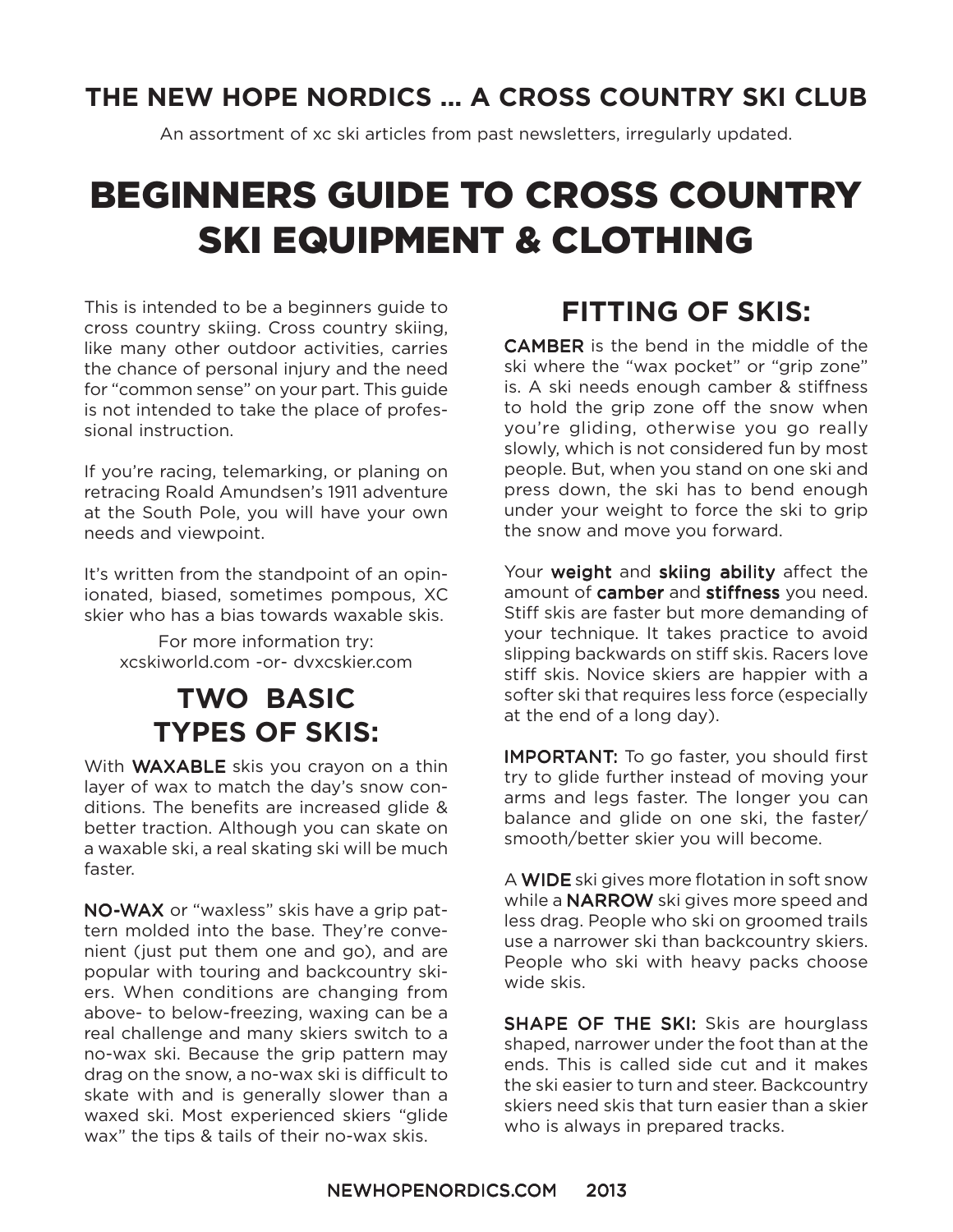The LENGTH of the ski is decided with your height, weight and skiing ability in mind. As a general rule: a shorter ski is easier to handle and steer. A longer ski gives increased stability and glides further. A ski should be properly matched to your WEIGHT and skiing ABILITY. As a very general rule: CLAS-**SICAL SKIS** should reach to the wrist when you raise your arm over your head. FREESTYLE (SKATING) skis are about 10 cm shorter.

## **LENGTH OF POLES**

IMHO the old measure of under your arm pit is dead. Most skiers should be using from top of shoulder to below the chin for traditional skiing because it's much more efficient when climbing hills. Skaters & racers are using poles to the mustache.

**IMPORTANT POINT!** Don't grip your poles too tightly - you'll only fatigue your arms. Push on the straps from your wrists. Practice skiing with your pinkie fingers extended.

#### **METAL EDGES:**

Cross country skis with metal edges used to be limited to hard-core backcountry/ mountaineering types and telemark skiers. The situation changed with the introduction of the NNN Backcountry bindings and the shorter skis. It's possible to get metal edged skis that weigh just a few grams more than a regular ski. They must be paired with good boots and bindings to let you control them. Metal edges may let you ski on ice infected hills, but, is that what you really want to do? You'll accelerate very rapidly on even a shallow icy slope, and unless you're very, very good, you may become very, very scared, very very fast. Consider metal edge skis for your 2nd or 3rd pair, after you have some gained some experience, and know what you are getting into.

### **BOOTS & BINDINGS:**

Both boots & bindings have improved dramatically over the last few years. Even the fossilized three pin bindings have shown new life in their heavier, backcountry versions.

The integrated boot/binding combo like the NNN II and SNS Profile is the choice for most people. It's light, durable, and gives vastly improved edge control. And control of your edges is everything...! The drawback is the different boots and bindings are not interchangeable, which is a problem for those of us with four pairs of skis!

## **CLOTHING FOR CROSS COUNTRY SKIING**

XC skiing demands a fine balance between staying warm and overheating. Overheating is a major concern because you will sweat and if you don't get rid of that moisture, you're going to get cold as soon as you stop. Almost all beginners overdress and they quickly stop to remove excess clothing. Cross country skiers often dress like runners. But, everybody's comfort level is different what's good for you may be freezing or roasting for someone else. Skiers often carry a small pack with extra layers. A small pack is also a great place to carry water bottles and snacks. You need to drink frequently, you need to drink a lot, and you need to drink before you get thirsty!

Three LAYERS are used to regulate body temperature:

WICKING LAYER: In order to stay warm, the layer next to your skin MUST stay dry. Synthetics like polypropylene move the perspiration away from your body and into the outer layers. Cotton is cold when wet and will only make you colder when you stop! Don't wear cotton. Wool is OK too, but poly is much better.

**INSULATING LAYER:** Wool sweaters, pile and synthetics are best. Light and easy-topack layers are best. Racers may not even need an insulation layer (until they stop). Only wear cotton if you never fall, never perspire, enjoy being uncomfortable, think that cars haven't really improved much since the 1962 VW Beetle, and haven't heard that the Grateful Dead are no longer touring.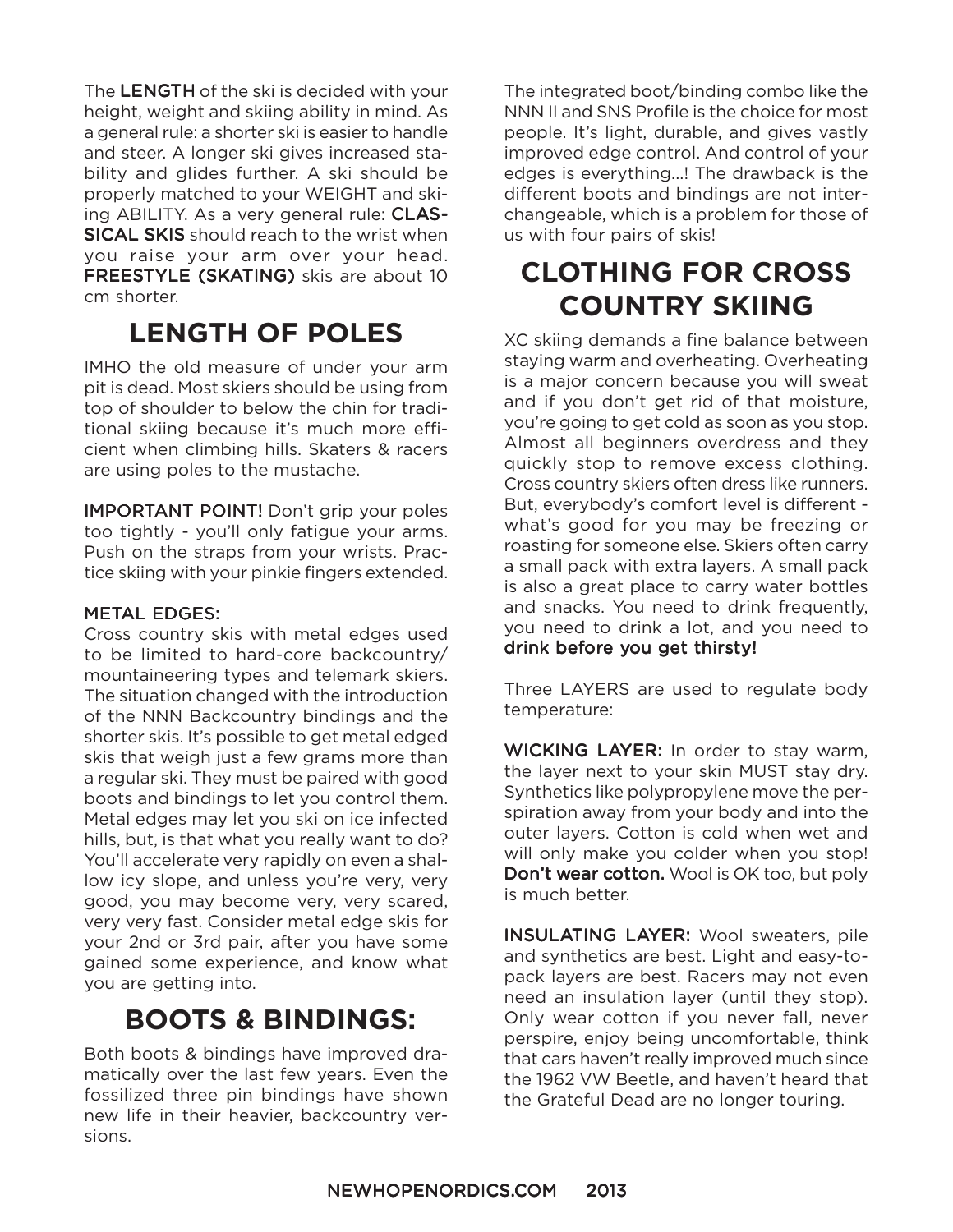OUTER LAYER: This protects you from wind and snow. The better shells have lots of neat zippers so you can vent excess heat and moisture. Put nice strings on the zippers so you can work them with your mittens on.

LYCRA: Once you ski in lycra tights you'll probably never wear anything else. The freedom of movement and lack of binding at the knees, etc., really adds to your comfort. Lycra tights now come with warm & fuzzy pile inside. Not to mention some really wild & colorful prints.

HATS & GLOVES: Like your grandmother said, if your feet are cold, put on a hat. You lose a lot of energy through your neck and head, so insulate it. The layering system can work here too, with a hat and a hooded wind breaker. Cold hands are no fun: liners, gloves and overmitts will make a versatile system to keep your hands warm in almost any weather. When you first start out the overmitts are nice and warm, but you easily remove them when you get warmed up. And you will get warmed up......

## **BASIC SKI MAINTENANCE**

After a long summer of hibernation in the basement, your skis deserve a little TLC before they will be ready to carry you down the trail. These are the basics, and are not intended to cover the more advanced waxing and "rilling" techniques. Any good ski shop will be happy to make these repairs for you as well.

### **CHECK TIPS & TAILS**

#### Equipment required: Epoxy cement, Cclamp.

Check your skis for delaminations or cracks: the tails are the most common problem area, since this is the end you rammed in the snowbank by the tavern at the end of the day last season. Clean the wound: a nail file can help to get out the crud, and maybe some rubbing alcohol too, if you have enough common sense to use it without starting a fire. Mix epoxy according to the tube label. Apply with a small stick. Clamp

with a small C-clamp for as long as the label suggests.

Thanks to a now defunct airline, I once arrived in Breckenridge, CO with a pair of bashed skis. I was able to buy epoxy at an all-night convenience store, but no Cclamps. So I mixed up the glue and used a heavy chair as a clamp and it worked!

### **CHECK THE BINDINGS**

Equipment required: Screwdriver (Posi-Drive *preferred*, or large Phillips, carpenter's or white glue.

Look for cracks or obvious damage: bent parts, looseness, etc. The boots are part of the binding system: check that they fit properly into the bindings. In case of a problem, replacement is often the only answer. Are the screws tight? Check the heel plate. Some glue on the screws helps keep water out of the ski's internals.

### **CLEAN THE BOTTOMS**

Equipment required: Rag, wax remover, plastic scraper.

You must get last year's crud and wax off! Clean skis glide better! If the bottoms are clean, a rag and wax remover may be enough. If you find old wax on the skis, you'll have to use a scraper first. Plastic scrapers only, unless you're experienced.

### **SMOOTH THE BOTTOMS**

Gouges in a no-wax ski's kick zone are almost impossible to fix. Gouges in the tips & tails (glide zone) can be smoothed out. If the gouges are not too deep: polish with fine sandpaper, followed by a Scotch Brite scouring pad. Work in a tip-to-tail direction. You want it to be as smooth and flat as possible. Clean with wax remover. If the gouges are deep: you can fill in the large craters with a p-tex candle, followed by smoothing with a metal scraper. This works OK, but it's not for a beginner. Melting p-tex on the skin will cause very severe burns.

### **WAX THE SKIS**

You'll get better glide if you wax the tips & tails. It also helps protect the base. Crayon a THIN layer onto the tips & tails.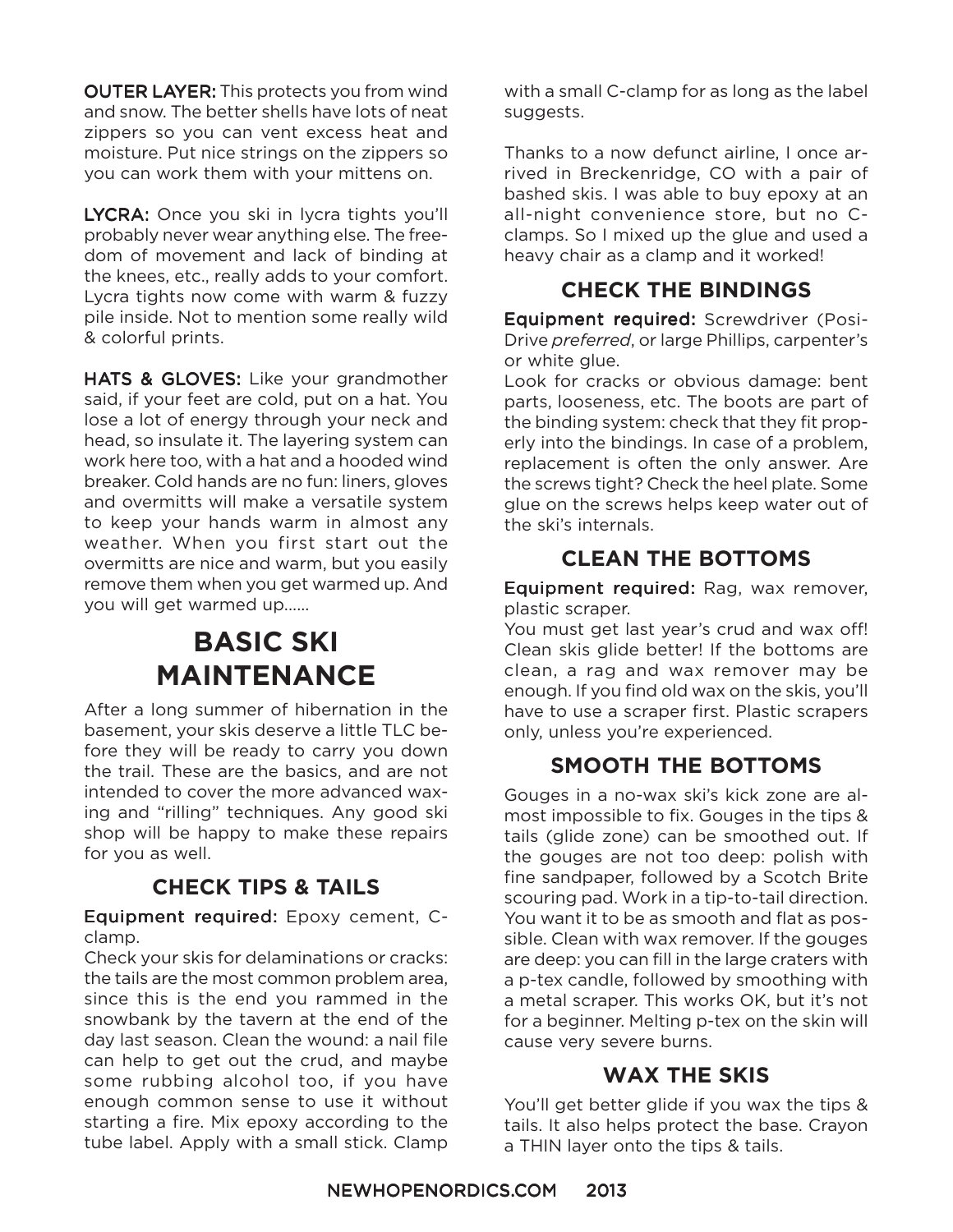Smooth it with a cork, or better yet, use an iron, it will be more durable. Let it cool down, then scrape off the excess. You will probably want to re-wax during the season.

If you are using waxable skis you will be applying "grip wax" or "wax-of-the day" in the center part of the ski.

Do not put wax on the grip pattern of waxless skis: it will just clog up the mechanical pattern and you will a spend a lot of time with solvents and toothbrushes cleaning it out.

There are products like "Maxi-Glide" or Swix F4 that are made to apply to the grip zone of waxless skis. Some people feel they help the glide and keep wet snow from sticking.

For more information about waxing try: Eagle River Nordic (ernordic.com) Swix (swixschool.com)

## **THE 8 ESSENTIAL SKILLS OF XC SKIING**

#### The skills needed to cross country ski can be broken down into eight easy-to-learn parts!

Whether you are a beginner or an expert, diagonal striding or skating, the skills apply to all levels.

For example, the basic snowplow starts by SKIDDING and STEERING the skis sideways into a Vee, then EDGING them into the snow. When you add WEIGHT TRANSFER, you will start to turn.

By practicing the basic skills for a few minutes each day when you ski, you will become a smoother, more efficient, and faster skier.

**SLIDING:** Gliding across the snow with a neutral, balanced stance with your feet side by side.

**GLIDING ON ONE SKI:** gliding across the snow on ONE ski, with your body mass centered over that ski.

WEIGH TRANSFER: Shifting your weight from ski to ski.

PUSHING OFF: Also know as "kicking", when you grip the snow with the ski to move forward. Nowax skis grip with the fishscale pattern, wax skis grip with the wax, and skating skis grip with the edges.

POLING: pushing off against the poles.

EDGING: EDGING: tilting the skis on edge so that the bottom corner digs into the snow.

**SKIDDING:** slipping the skis sideways across the snow

**STEERING:** turning the leg and foot to turn the ski.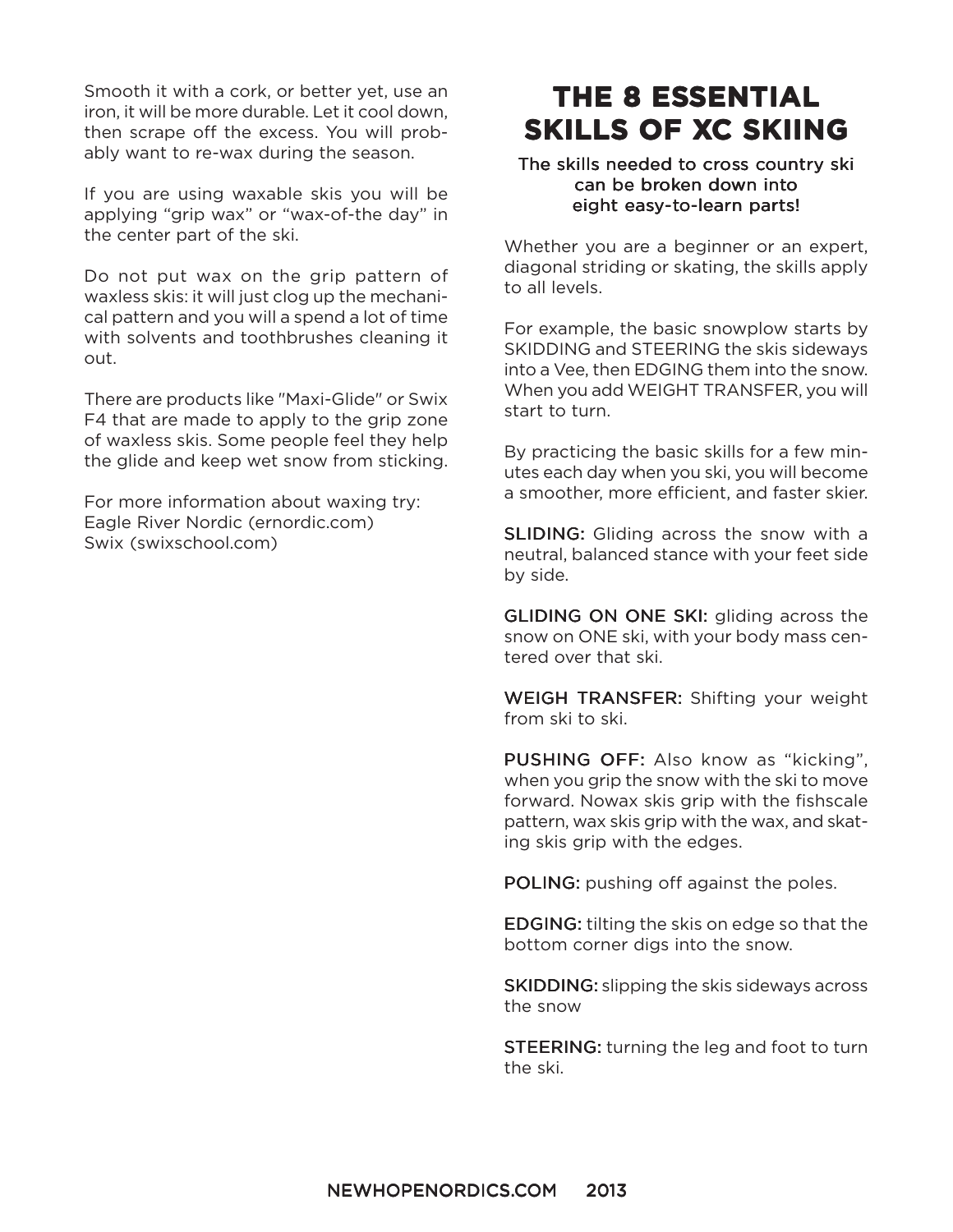## **HOW TO TURN & STOP ON XC SKIS**

(Yes, it is possible...)

The snowplow, and the snowplow turn (next page) are the most basic techniques to control speed and turning.

But first you need to be in the correct body position.

Years of watching and teaching people ski down a hill have shown me that improper body position is the most common problem.

### It is also the easiest to correct.



For balance & shock absorption: the upper body is slightly slumped, but still upright.

#### TRY NOT TO BEND FORWARD!

The legs are bent at the ankles and knees so your legs can act as shock absorbers. Your toes, knees & nose are roughly aligned vertically.

Legs should be shoulder-wide for stability. It's harder to balance side-to-side well with your legs close together.

Practice by standing "flat footed" on the skis with your weight equally distributed between heels and toes. Rock back and forth and get familiar with the feeling of having your weight evenly distributed for-and aft. Closing your eyes may help you feel this.

Hands and poles don't do anything going downhill, so keep your hands and poles low and a just little forward of your thighs. Don't put your poles in front of you: impaling yourself on your poles in a fall is not considered fun by most people.

If the hill is too steep for your comfort: Walk down the hill! But walk off the track, your footprints in the middle of a trail could cause another skier to fall. The downhill skier (not the downhill walker) has the right of way.

### **AS SPEED INCREASES:**

Your natural instinct is to lower your center of gravity to gain stability.

#### BUT:

#### Resist the urge to bend forward! Really Important: Bend your knees!

If you bend forward at the waist when going downhill, you will throw your center of gravity so far off, that it won't matter what kind of skis you have - you will be out of control!

> Correcting body position solves most control problems.